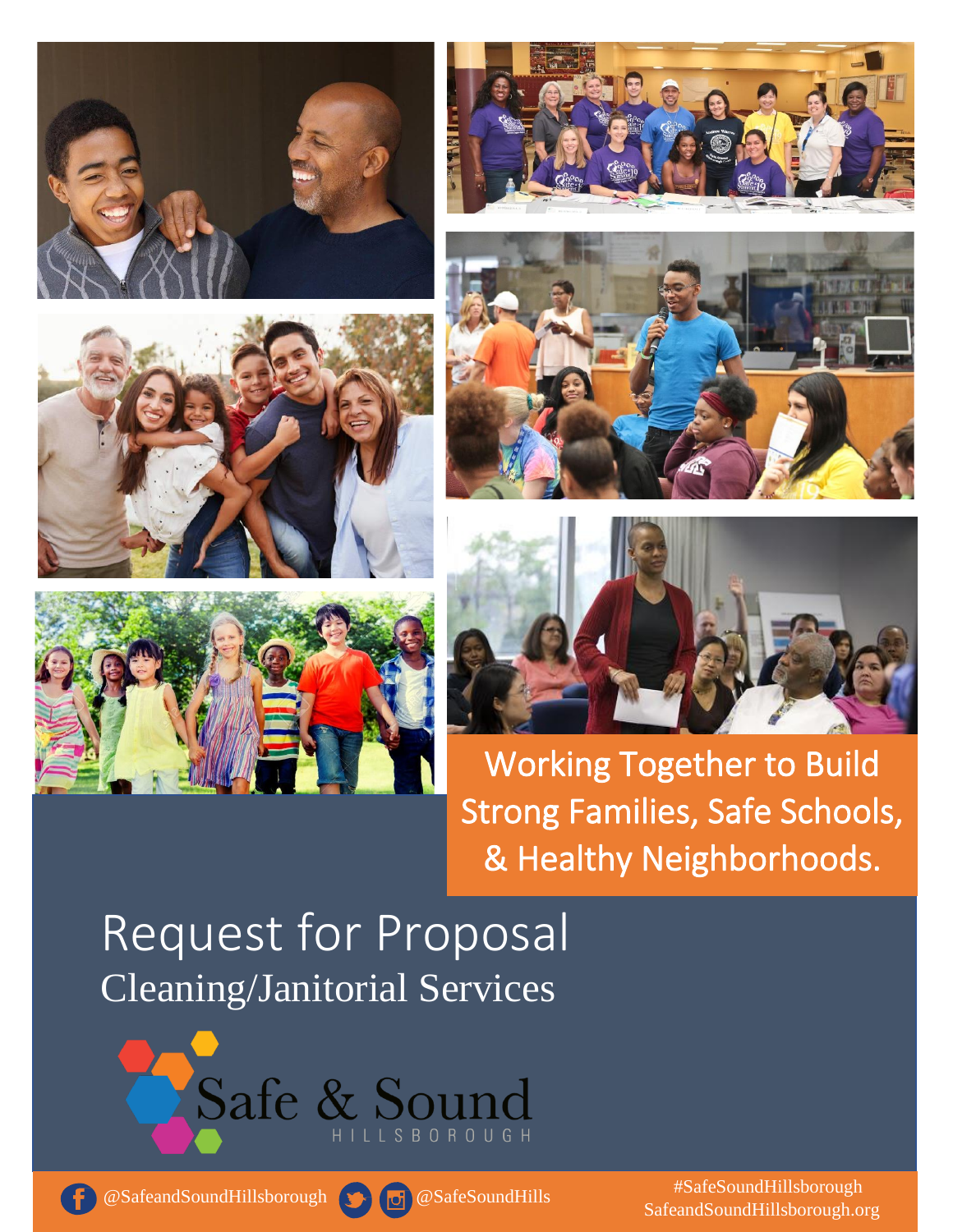# **SAFE & SOUND HILLSBOROUGH REQUEST FOR PROPOSAL (RFP) CLEANING SERVICES FOR KINGS FOREST PARK & COMMUNITY CENTER AND SANDY PERRONE PARK & COMMUNITY CENTER**

## **PURPOSE**

Safe & Sound Hillsborough has initiated a Request for Proposal (RFP) process for cleaning/janitorial services for the Kings Forest Park & Community Center and the Sandy Perrone Park & Community Center.

## **PROJECT MANAGER/POINT OF CONTACT (POC)**

#### **Project Manager:**

Rosalie Smith, Program Administrator

#### **Address:**

Safe & Sound Hillsborough Attn: Rosalie Smith, Program Administrator 1002 East Palm Avenue, Suite 200 Tampa, FL 33605

**Phone:** (813) 327-8317 **Fax:** (813) 498-1064 **Email:** rsmith@safeandsoundhillsborough.org

## **TABLE OF CONTENTS**

| 6. Attachment A - General Information5      |  |
|---------------------------------------------|--|
|                                             |  |
|                                             |  |
| 9. Attachment D - Workers Compensation8     |  |
| 10. Attachment E - Independent Contractors9 |  |

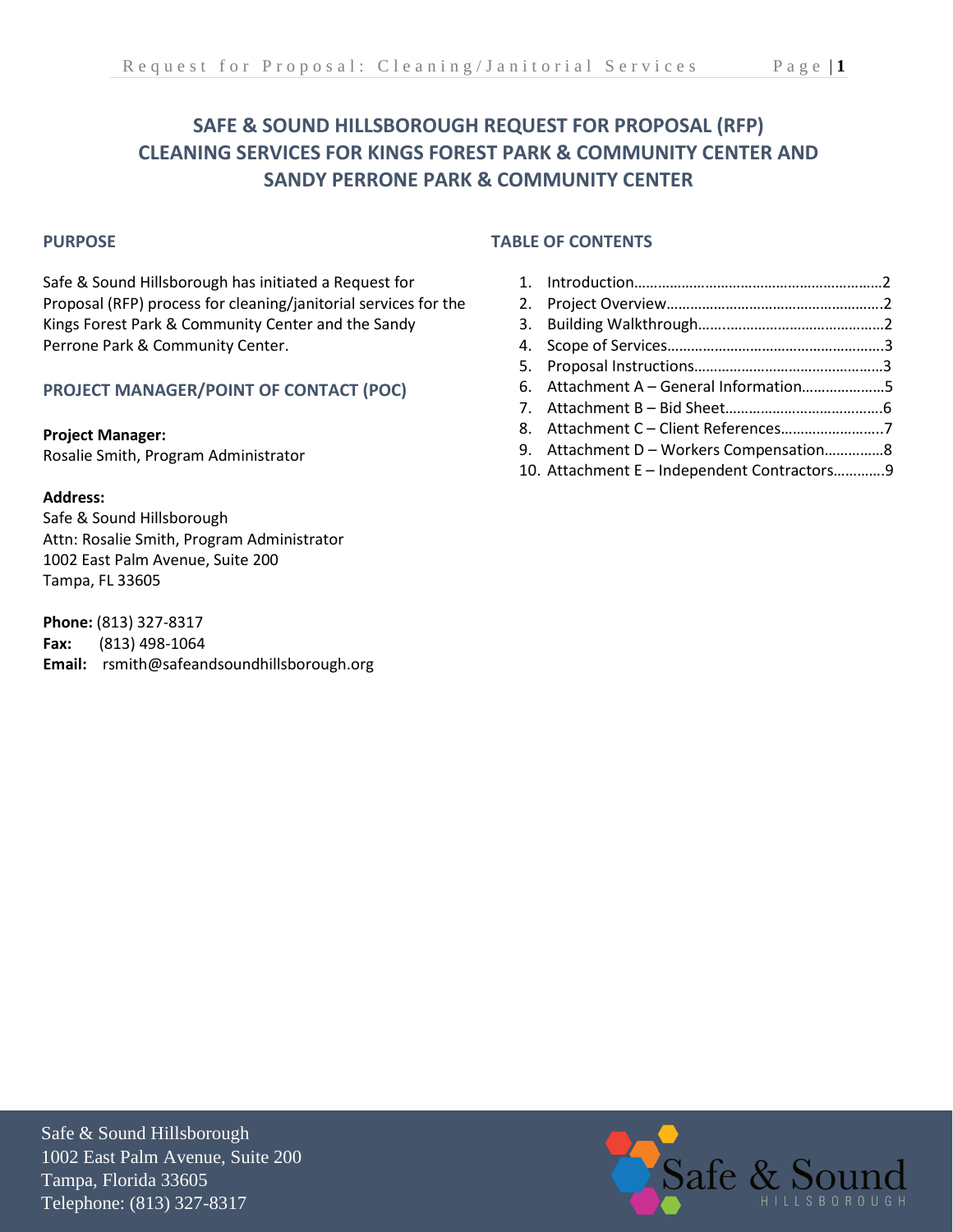## **INTRODUCTION**

Safe & Sound Hillsborough is soliciting proposals for cleaning services, four (4) per month for the Kings Forest Park & Community Center located at 8008 E Chelsea Street, Tampa, FL 33610 and the Sandy Perrone Park & Community Center located at 5120 Kelly Rd. Tampa, FL 33615.

Vendors are required to submit written proposals that present the vendor's qualifications and understanding of the work to be performed. The vendor's proposal should be prepared simply and economically and should provide all the information it considers pertinent to its qualifications for the specifications listed.

The proposal must be submitted no later than 2:00 p.m. Friday, December 18, 2020 to Safe & Sound Hillsborough, 1002 E Palm Ave, Suite 200, Tampa, FL 33605.

Safe & Sound Hillsborough reserves the right to reject or accept any proposal or to waive any irregularities in any proposal deemed to be in the best interest of the County.

## **PROJECT OVERVIEW**

## A. Square footage:

Kings Forest Park & Community Center; approximately 1,800 sq. ft. Sandy Perrone Park & Community Center; approximately 2374 sq. ft.

- B. General Requirements:
	- 1. Cleaning Time: Access for cleaning the building will be Monday through Friday 8:00 a.m. to 5:00 p.m.
	- 2. Business License: Companies must submit or obtain a current Hillsborough County Business License. [https://www.hillsboroughcounty.org/en/businesses/entrepreneur-and-small](https://www.hillsboroughcounty.org/en/businesses/entrepreneur-and-small-business-support/business-licensing)[business-support/business-licensing\)](https://www.hillsboroughcounty.org/en/businesses/entrepreneur-and-small-business-support/business-licensing)
	- 3. Cleaning Products: Companies proposing to do this work must provide all cleaning products to be used on site in the cleaning process. Safe & Sound Hillsborough will provide the vacuum cleaner, mop and broom, toilet paper, paper towels, hand soap, trash can liners.
	- 4. All cleaning personnel will be supervised by Safe & Sound Hillsborough staff while on site in the Kings Forest and Sandy Perrone Community Centers.

## **BUILDING WALKTHROUGH**

An optional building walk through will be held at any time with an appointment with the Program Administrator for interested companies. (Contact Rosalie Smith @ 813.327.8317 or rsmith@safeandsoundhillsborough.org.

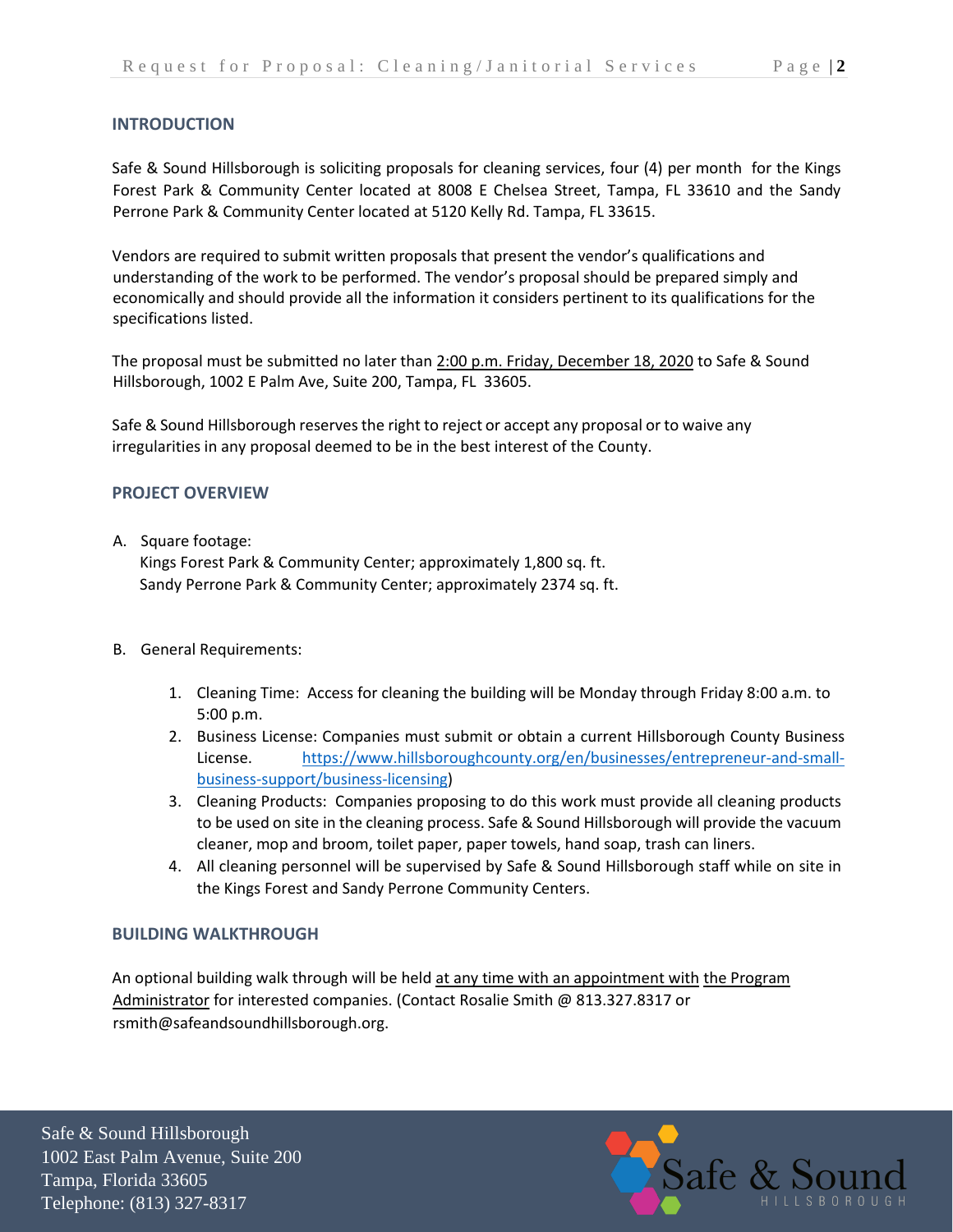## **SCOPE OF SERVICES**

#### **A. General Cleaning Four Times a Month**

- 1. Empty trash receptacles, replace liners, take trash to dumpster.
- 2. Community center glass doors- clean with glass cleaner.
- 3. Vacuum all carpet areas.
- 4. Sweep & mop all hard surface floors.
- 5. Dust windowsills, blinds, office desks, file cabinets, pictures, baseboards.
- 6. Disinfect all restrooms-All sinks, commodes, urinals, cleaned inside and out. Wet mop all floor surfaces. Clean mirrors with glass cleaner. Replenish paper towels, toilet paper, and soap dispenser as needed.

#### **B. Areas to be Cleaned**

- 1. Community center glass doors clean with glass cleaner.
- 2. Community center lobby area (if applicable)
- 3. Hallways
- 4. Community center rooms
- 5. Break room/copy area
- 6. Kitchen (if applicable)
- 7. Restrooms

## **PROPOSAL INSTRUCTIONS**

## **A. Examination of Proposal Documents**

By submitting a proposal, the proposer represents that it has thoroughly examined and become familiar with the work required under this RFP and that it is capable of performing quality work to achieve Safe & Sound Hillsborough's objectives.

## **B. Submission of Proposals**

- 1. Proposals should be delivered to: Safe & Sound Hillsborough, Attn: Rosalie Smith, Program Administration, 1002 East Palm Avenue, Suite 200, Tampa, FL 33605.
- 2. Proposals must be received no later than 2:00 p.m. Friday, December 18, 2020 at which time they will be opened and read aloud publicly.
- 3. Any proposals received after the specified date and time will be rejected and returned unopened. Proposals may not be modified or withdrawn after the submittal deadline. However, a respondent may withdraw one's proposal from the selection process at any time prior to the submittal deadline. Safe & Sound Hillsborough reserves the right to extend the time for submittals.
- 4. Safe & Sound Hillsborough reserves the right to waive any irregularities and/or reject any and all submittals. Safe & Sound Hillsborough is under no obligation to award a contract to any company submitting a proposal.

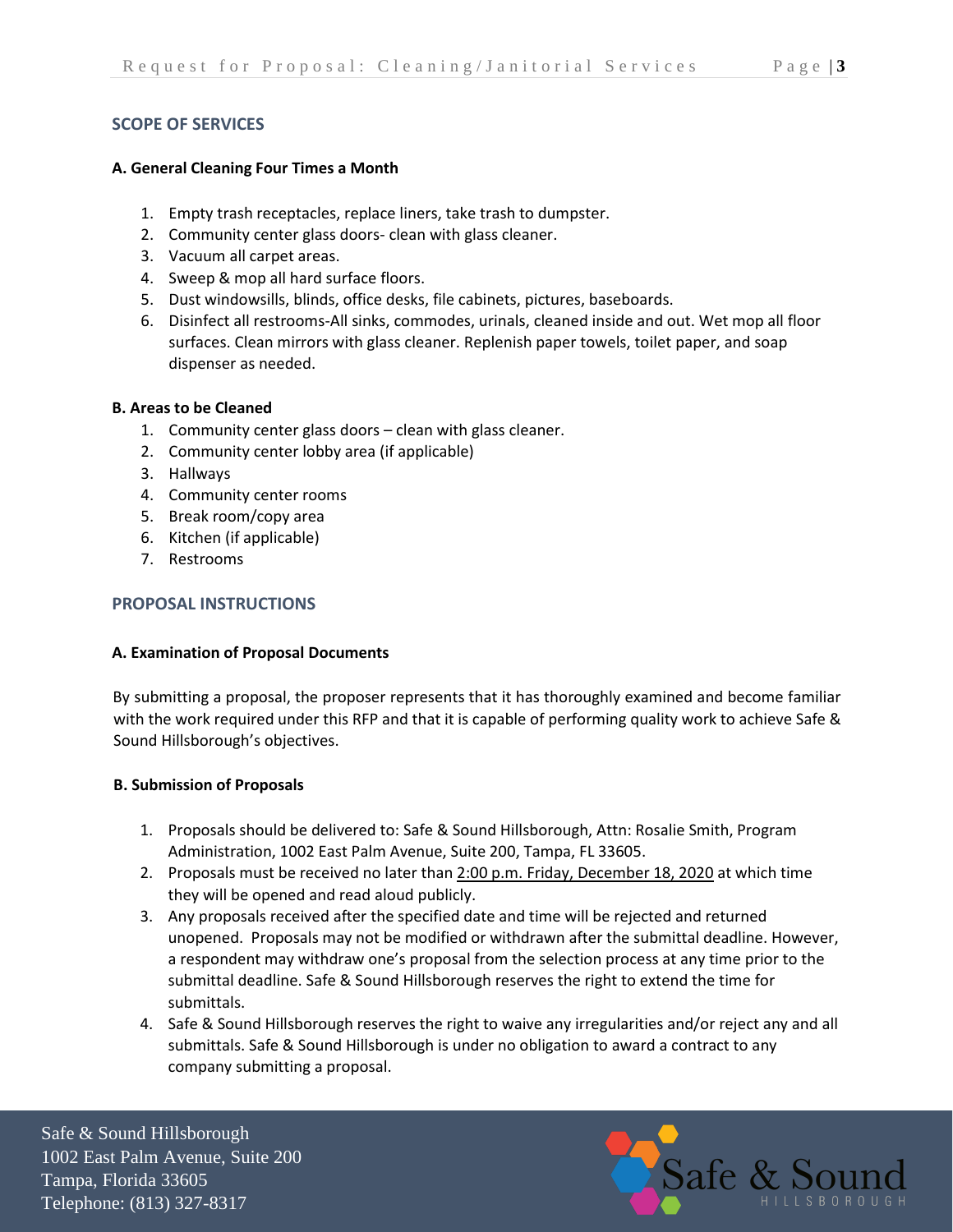- 5. Safe & Sound Hillsborough shall not be responsible for any costs incurred in the preparation, submittal, and presentation of proposals.
- 6. Proposals submitted in response to this request become the property of Safe & Sound Hillsborough and are subject to the provisions of the Florida Sunshine Law after the announcement of award is made.
- 7. Federal Work Authorization Affidavit. Each proposer shall, by sworn affidavit and provisions of documentation, affirm its enrollment and participation in a federal work authorization program with respect to the employees working in connection to the contracted services. Each proposer shall also sign an affidavit affirming that it does not knowingly employ any person who is an unauthorized alien in connection to the work on the projects. The affidavit contained herein shall be submitted along with the bid.
- 8. Proof of Insurance. Each proposer shall provide a \$1M standard commercial liability coverage and Certificate of Insurance prior to the delivery of service, and prior to expiration of insurance. Certificated of Insurance shall reflect appropriate coverage(s) based on the recommendation of a licensed insurance agent, and the minimums listed in the resulting Contract.
- 9. Each proposer shall provide proof of a Florida Surety Bond prior to the delivery of service, and prior to the expiration of bond. The bond shall reflect appropriate coverage(s) based on the recommendation of a registered, licensed insurance agent.

## **C. Rights of Safe & Sound Hillsborough**

Safe & Sound Hillsborough may investigate the qualifications of any proposer under consideration, require confirmation of information furnished by the proposer and require additional evidence or qualifications to perform the services described in this RFP. Contract award will be made, at the sole discretion of Safe & Sound Hillsborough, based on the evaluation of all responses, applying all criteria, and is determined to be the best qualified to perform the scope of services.

## **D. Contract Type**

It is anticipated that the agreement resulting from this solicitation, if awarded, will be a firm, fixed, not to exceed contract. The successful proposer will be presented with a contract which will need to be approved by Safe & Sound Hillsborough Leadership Council. The initial term of this engagement shall be through September 30, 2021, with the option to renew for up to three (3) additional (1) year terms, each beginning October 1st and expiring September 30th.

## **E. Collusion**

By submitting a proposal, each proposer represents and warrants that its proposal is genuine and not a sham or collusive, or made in the interest of, or on behalf of, any person not named therein; that the proposer has not directly or indirectly induced or solicited any other person to submit a sham proposal or any other person to refrain from submitting a proposal; and that the proposer has not in any manner sought collusion to secure any improper advantage over any other person submitted a proposal.

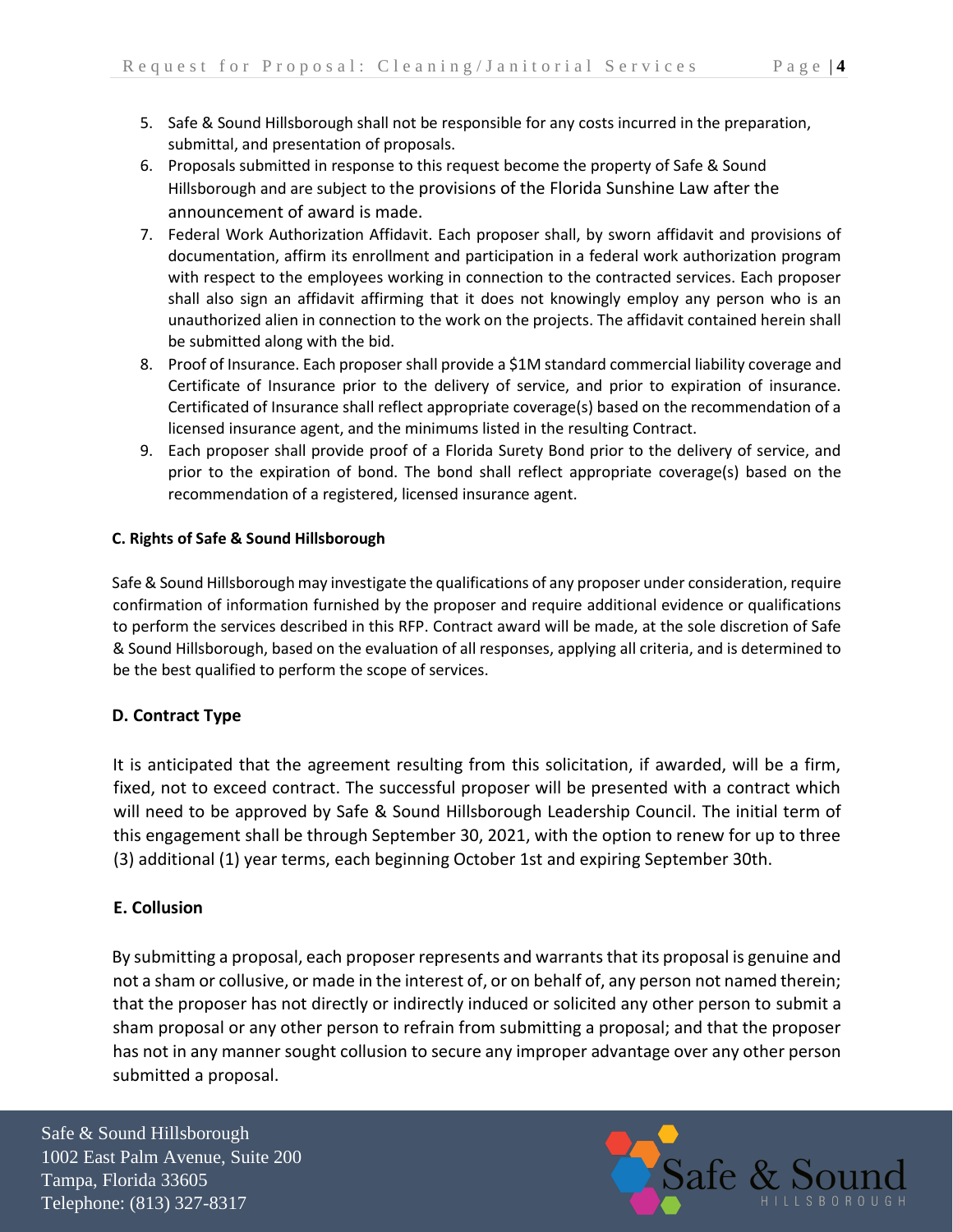| <b>ATTACHMENT A</b>                                                                                |                         |  |  |  |  |
|----------------------------------------------------------------------------------------------------|-------------------------|--|--|--|--|
| <b>GENERAL INFORMATION FORM</b>                                                                    |                         |  |  |  |  |
| <b>Vendor Name</b>                                                                                 | <b>Telephone Number</b> |  |  |  |  |
| <b>Street Address</b>                                                                              | City/State/Zip          |  |  |  |  |
| Phone Number                                                                                       | Fax Number              |  |  |  |  |
| <b>Email Address</b>                                                                               |                         |  |  |  |  |
| Type of Organization $\Box$ Corporation $\Box$ Sole Proprietorship $\Box$ Partnership $\Box$ Other |                         |  |  |  |  |
| <b>Business License</b>                                                                            | Federal Tax ID Number   |  |  |  |  |
| <b>Contact Name</b>                                                                                | <b>Phone Number</b>     |  |  |  |  |
| <b>Email Address</b>                                                                               |                         |  |  |  |  |
| Signature                                                                                          | Date                    |  |  |  |  |

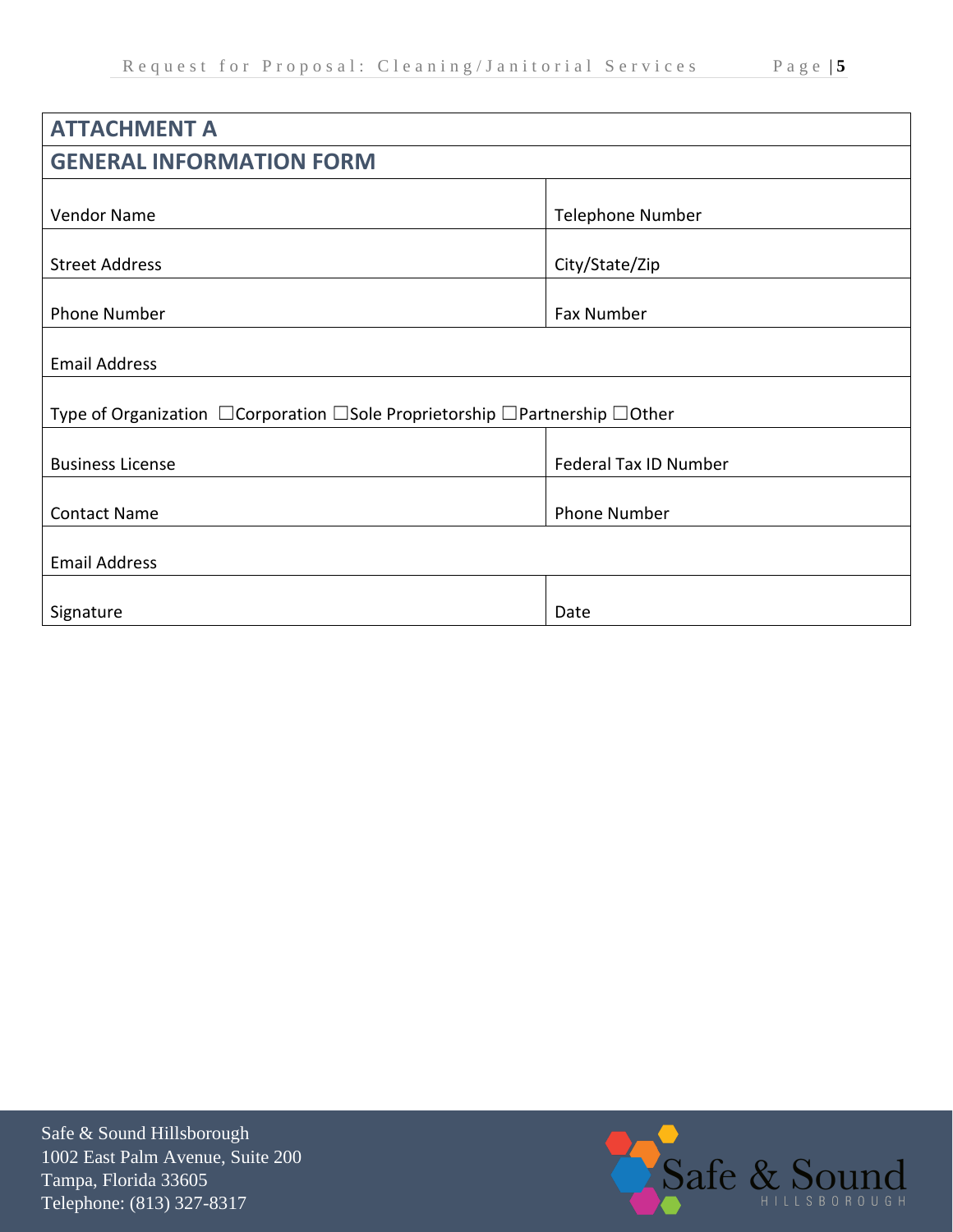# **ATTACHMENT B**

# **BID SHEET**

**The undersigned herby submits the following proposal for the monthly cost of cleaning services for Kings Forest Park & Community Center and Sandy Perrone Park & Community Center.**

Amount of Bid: \$

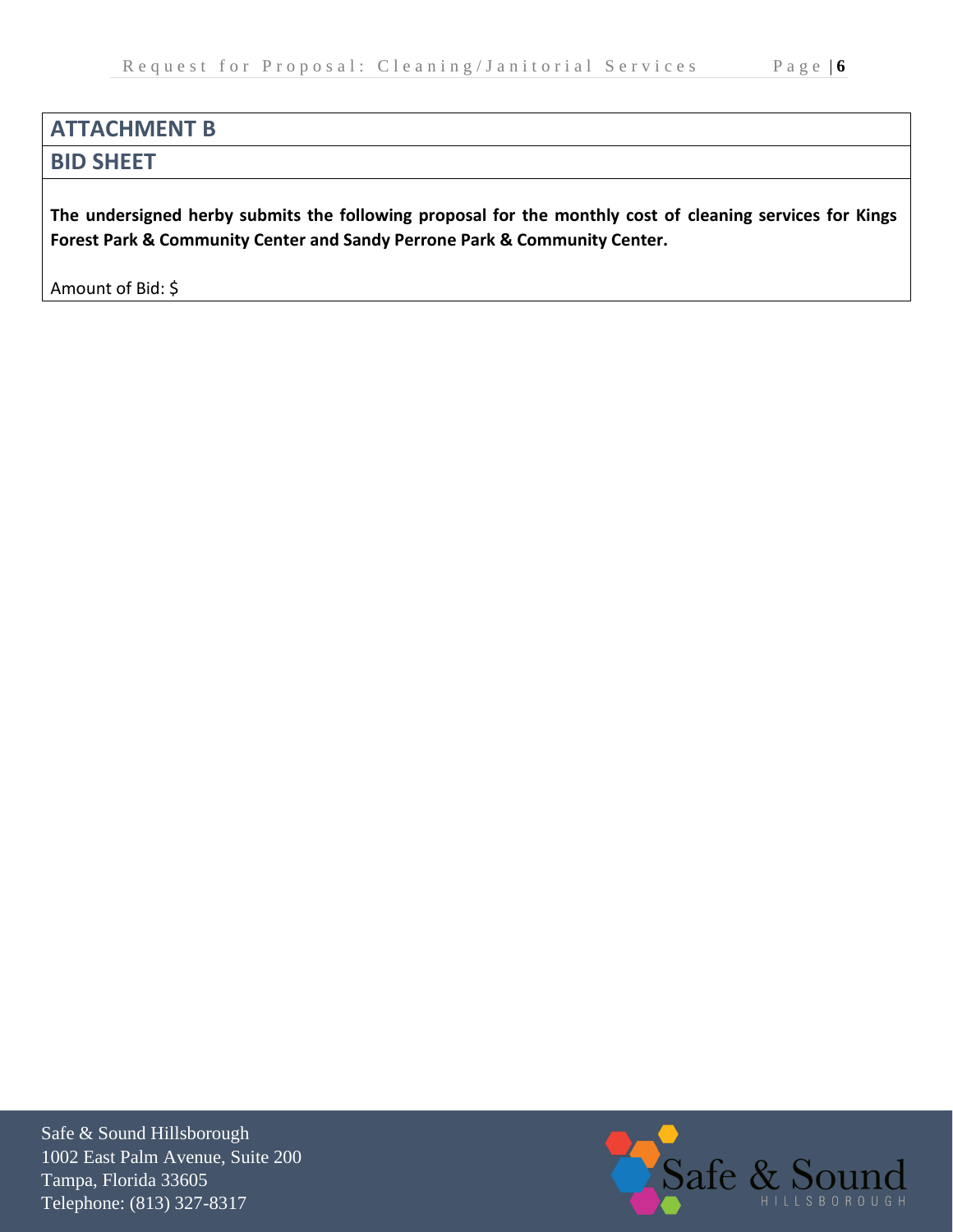# **ATTACHMENT C**

# **CLIENT REFERENCES**

**Please list three (3) client references. It is preferred that those references are clients within the State of Florida. Safe & Sound Hillsborough reserves the right to contact references other than, and/or in addition to, those being provided below:**

## **Reference 1**

Organization Name (if applicable)

Contact Name

Address

Phone

# **Reference 2**

| Organization Name (if applicable) |  |
|-----------------------------------|--|
|-----------------------------------|--|

Address

Phone

# **Reference 3**

Organization Name (if applicable)

Contact Name

Address

Phone

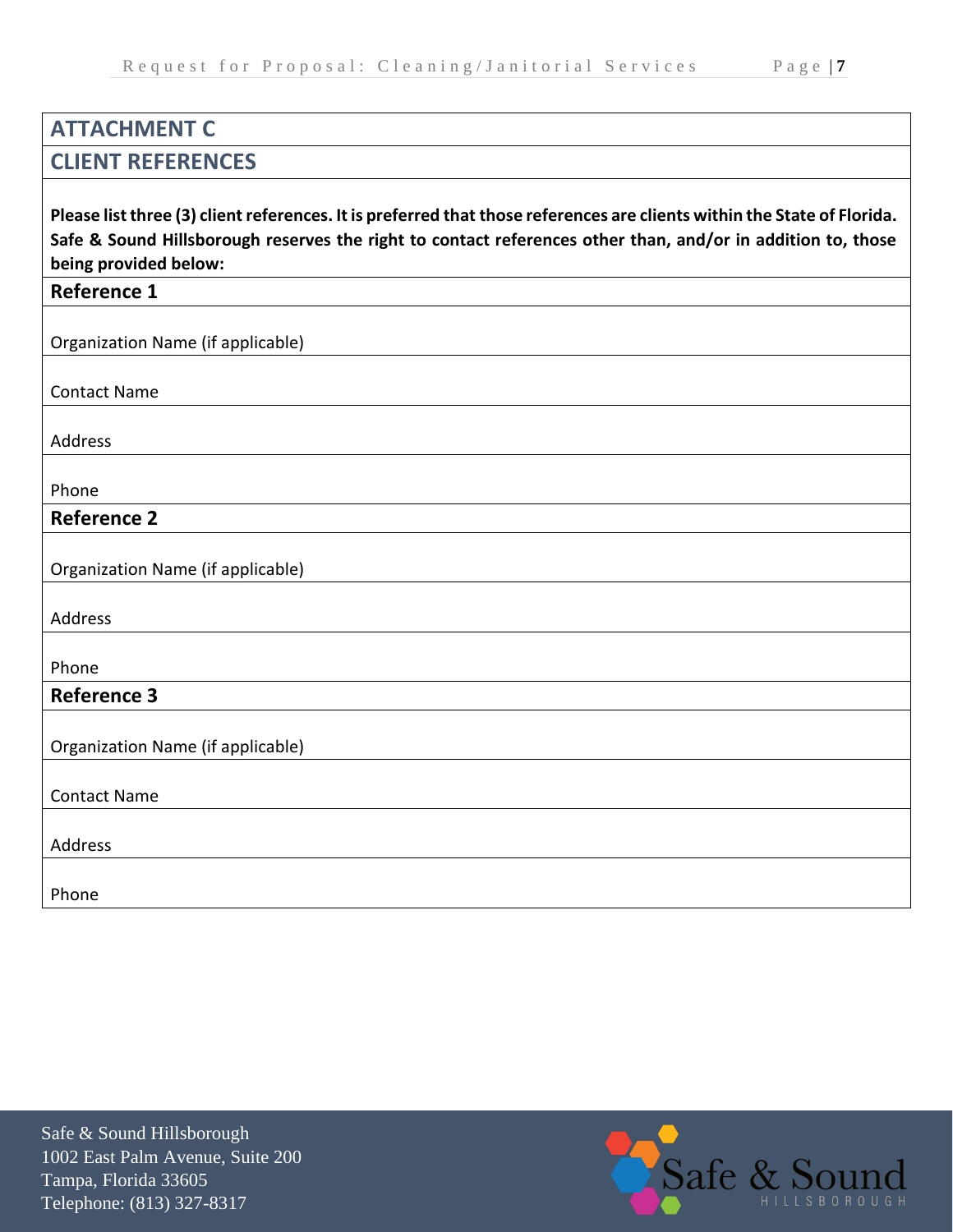# **ATTACHMENT D**

# **WORKERS COMPENSATION CERTIFICATION**

 I hereby certify that effective the date of my Contract with Safe & Sound Hillsborough and at all times in the performance of such Contract that:

I have and will maintain in full force and affect a policy of Workers Compensation Insurance in compliance with the laws of the State of Florida with the following insurance company:

Company Name

Agent's Name, Address & Phone

OR

 $\Box$  I will perform said Contract myself and do not have and will not have any employee or employees assisting me with the performance of the Contract and am not required by law to obtain or maintain a policy of Workers Compensation Insurance in the performance of this Contract.

| Signature | Date |
|-----------|------|
|-----------|------|